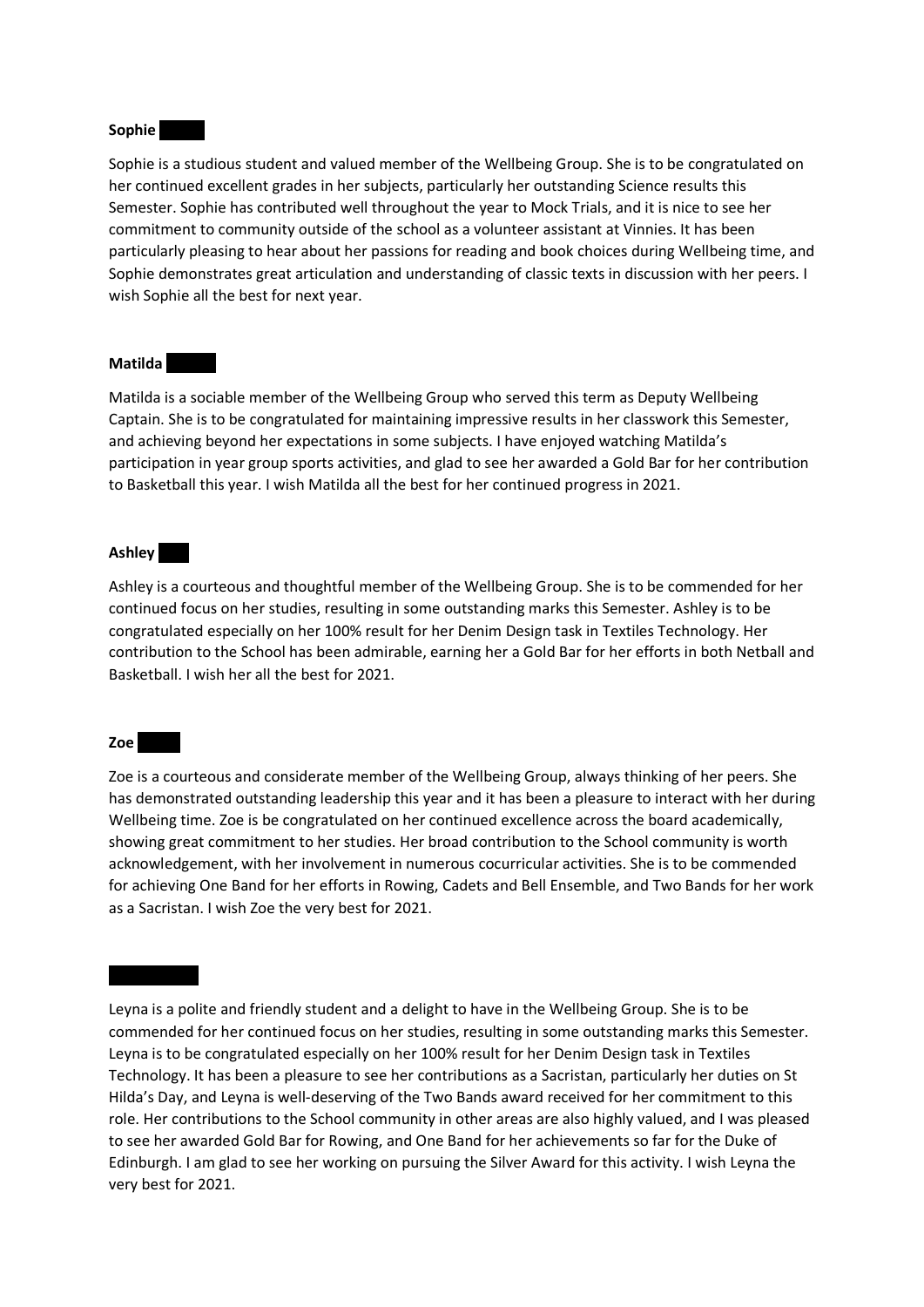### **Isabella**

Isabella has been a delight to work with this year and a valued member of the Wellbeing Group, stepping up as a strong leader in her role as Wellbeing Captain this Semester. I have been impressed to see her increased application to her studies, and she is to be commended for some excellent results this Semester. She has balanced involvement in a variety of School cocurricular activities well, especially her contribution to Drama in the Major School Production and for the Year 7 & 8 Play, and she is to be congratulated for achieving a One Band award for her efforts. I wish Isabella the very best for 2021.

## **Indiana**

Indiana is a polite student and a valued member of the Wellbeing Group. She has been quietly focused this Semester, and is to be commended for achieving some very good academic results, especially for Maths, Science, and Food Science and Technology. Indiana is to be congratulated for her One Band award received for her contributions to Swimming, and her commitment to the IGSSA Water Polo is to be praised. I wish Indiana all the best for her future studies.

## Abigail

Abigail is a pleasant student and a valued member of the Wellbeing Group. She has continued to apply herself to her studies this Semester, and I hope she is proud of what she has achieved. I have been pleased to see her interests expand in the cocurricular offerings, with Abigail taking part in the K-Pop Club in addition to her usual participation in Water Polo. I wish Abigail all the best for 2021.

## Stephanie

Stephanie is a courteous and friendly member of the Wellbeing Group. She continues to apply herself to her studies, and her positive attitude will stand her in good stead next year. I recommend she avails herself of the support available from staff in the Tutoring Centre to assist her in achieving her best in 2021. Stephanie is to be congratulated on the recognition of her cocurricular contributions, being awarded a Gold Bar for Drama and One Band for Rowing. It was wonderful to watch her take part in the Contemporary Theatre event at Arts Festival in Term 3 as well. Stephanie has been a pleasure to teach, and I wish her the very best for her future studies.

## Matilda<sup>l</sup>

Matilda is a friendly, thoughtful member of the Wellbeing Group. She has applied herself well to her studies this Semester and is to be congratulated for some very good marks, particularly her high result for her Maths final exam. It has been pleasing to see her awarded One Band for her contributions to Soccer this year. It would be nice for her to take part in more cocurricular activities again in 2021. I wish Matilda all the best for her future studies.